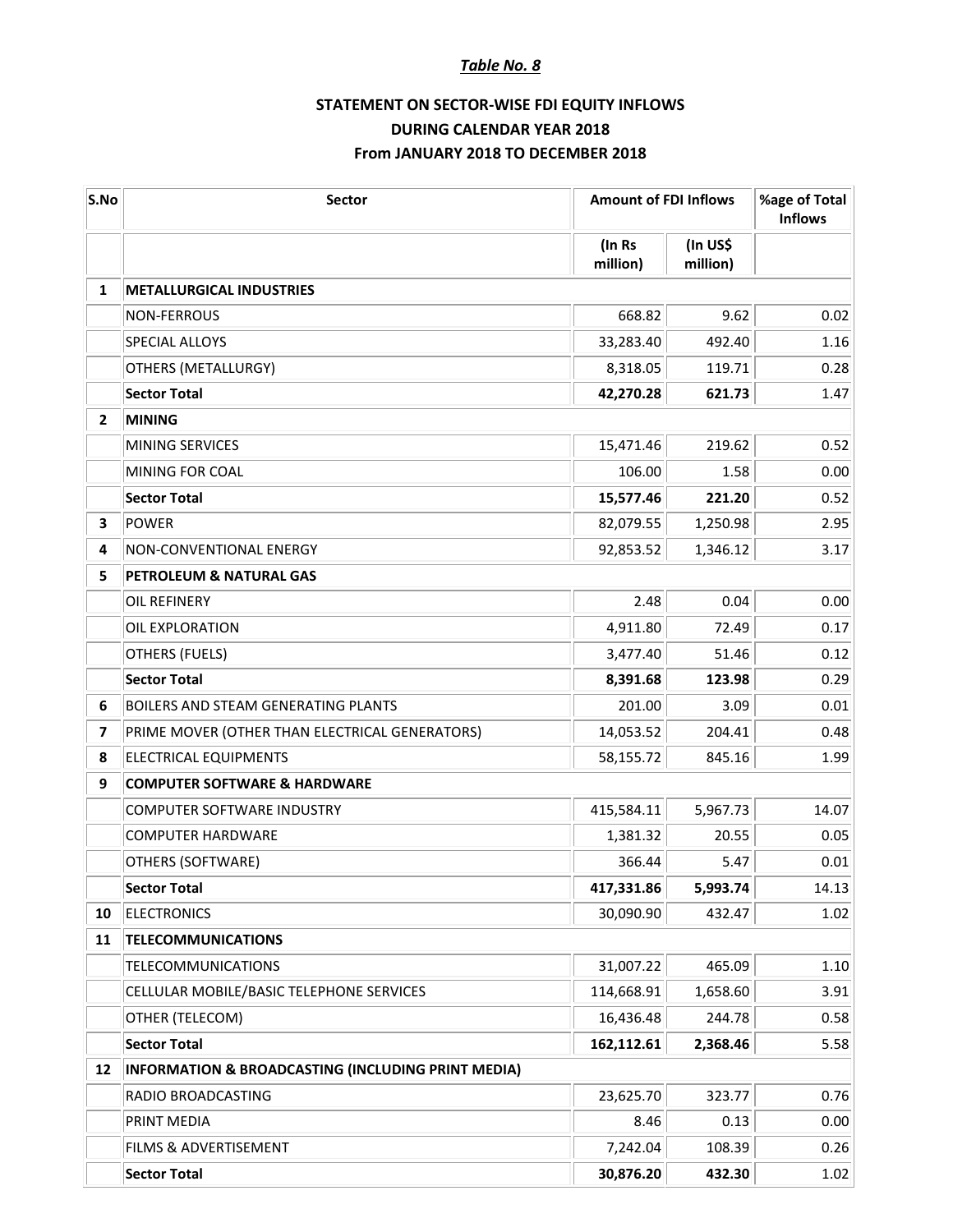| S.No | <b>Sector</b>                                     |                    | <b>Amount of FDI Inflows</b> |                   |
|------|---------------------------------------------------|--------------------|------------------------------|-------------------|
|      |                                                   | (In Rs<br>million) | (In US\$<br>million)         |                   |
| 13   | <b>AUTOMOBILE INDUSTRY</b>                        |                    |                              |                   |
|      | <b>AUTOMOBILE INDUSTRY</b>                        | 26,198.84          | 377.19                       | 0.89              |
|      | <b>PASSENGER CARS</b>                             | 83,922.13          | 1,215.91                     | 2.87              |
|      | <b>AUTO ANCILLARIES/PARTS</b>                     | 39,677.49          | 576.95                       | 1.36              |
|      | <b>OTHERS (TRANSPORT)</b>                         | 17,828.45          | 262.90                       | 0.62              |
|      | <b>Sector Total</b>                               | 167,626.91         | 2,432.96                     | 5.74              |
| 14   | AIR TRANSPORT (INCLUDING AIR FREIGHT)             |                    |                              |                   |
|      | <b>AIR FREIGHT</b>                                | 13,612.83          | 193.26                       | 0.46              |
|      | AIRCRAFT MANUFACTURING                            | 1,297.19           | 18.84                        | 0.04              |
|      | <b>Sector Total</b>                               | 14,910.02          | 212.10                       | 0.50              |
| 15   | <b>SEA TRANSPORT</b>                              |                    |                              |                   |
|      | <b>SHIP BUILDING</b>                              | 3.32               | 0.05                         | 0.00              |
|      | <b>SHIPPING</b>                                   | 33,049.60          | 499.72                       | 1.18              |
|      | <b>Sector Total</b>                               | 33,052.92          | 499.77                       | 1.18              |
| 16   | RAILWAY RELATED COMPONENTS                        | 3,015.66           | 43.83                        | 0.10              |
| 17   | <b>INDUSTRIAL MACHINERY</b>                       | 29,325.12          | 430.03                       | 1.01              |
| 18   | MACHINE TOOLS                                     | 3,460.16           | 49.90                        | 0.12              |
| 19   | <b>AGRICULTURAL MACHINERY</b>                     | 404.86             | 5.83                         | 0.01              |
| 20   | EARTH-MOVING MACHINERY                            | 1,615.60           | 22.86                        | 0.05              |
| 21   | MISCELLANEOUS MECHANICAL & ENGINEERING INDUSTRIES | 12,162.22          | 177.31                       | 0.42              |
| 22   | COMMERCIAL, OFFICE & HOUSEHOLD EQUIPMENTS         | 798.49             | 11.63                        | 0.03              |
| 23   | MEDICAL AND SURGICAL APPLIANCES                   | 4,687.26           | 66.84                        | 0.16              |
| 24   | <b>INDUSTRIAL INSTRUMENTS</b>                     | 109.04             | 1.58                         | 0.00              |
| 25   | SCIENTIFIC INSTRUMENTS                            | 73.46              | 1.08                         | 0.00 <sub>1</sub> |
| 26   | FERTILIZERS                                       | 5,962.84           | 85.06                        | 0.20              |
| 27   | <b>CHEMICALS (OTHER THAN FERTILIZERS)</b>         |                    |                              |                   |
|      | <b>CHEMICALS</b>                                  | 134,464.47         | 1,962.32                     | 4.63              |
|      | PAINTS & VARNISHES                                | 1,796.52           | 25.80                        | 0.06              |
|      | <b>Sector Total</b>                               | 136,260.99         | 1,988.12                     | 4.69              |
| 28   | <b>DYE-STUFFS</b>                                 | 111.99             | 1.52                         | 0.00              |
| 29   | <b>DRUGS &amp; PHARMACEUTICALS</b>                | 23,427.17          | 349.14                       | 0.82              |
| 30   | TEXTILES (INCLUDING DYED, PRINTED)                | 18,576.98          | 275.54                       | 0.65              |
| 31   | PAPER AND PULP (INCLUDING PAPER PRODUCTS)         | 4,262.14           | 62.62                        | 0.15              |
| 32   | <b>SUGAR</b>                                      | 132.56             | 1.99                         | 0.00              |
| 33   | <b>FERMENTATION INDUSTRIES</b>                    | 8,743.86           | 126.39                       | 0.30              |
| 34   | <b>FOOD PROCESSING INDUSTRIES</b>                 |                    |                              |                   |
|      | <b>FOOD PRODUCTS</b>                              | 27,408.69          | 399.42                       | 0.94              |
|      | OTHERS(FOOD PRODUCTS)                             | 12,761.28          | 177.88                       | 0.42              |
|      | <b>Sector Total</b>                               | 40,169.97          | 577.29                       | 1.36              |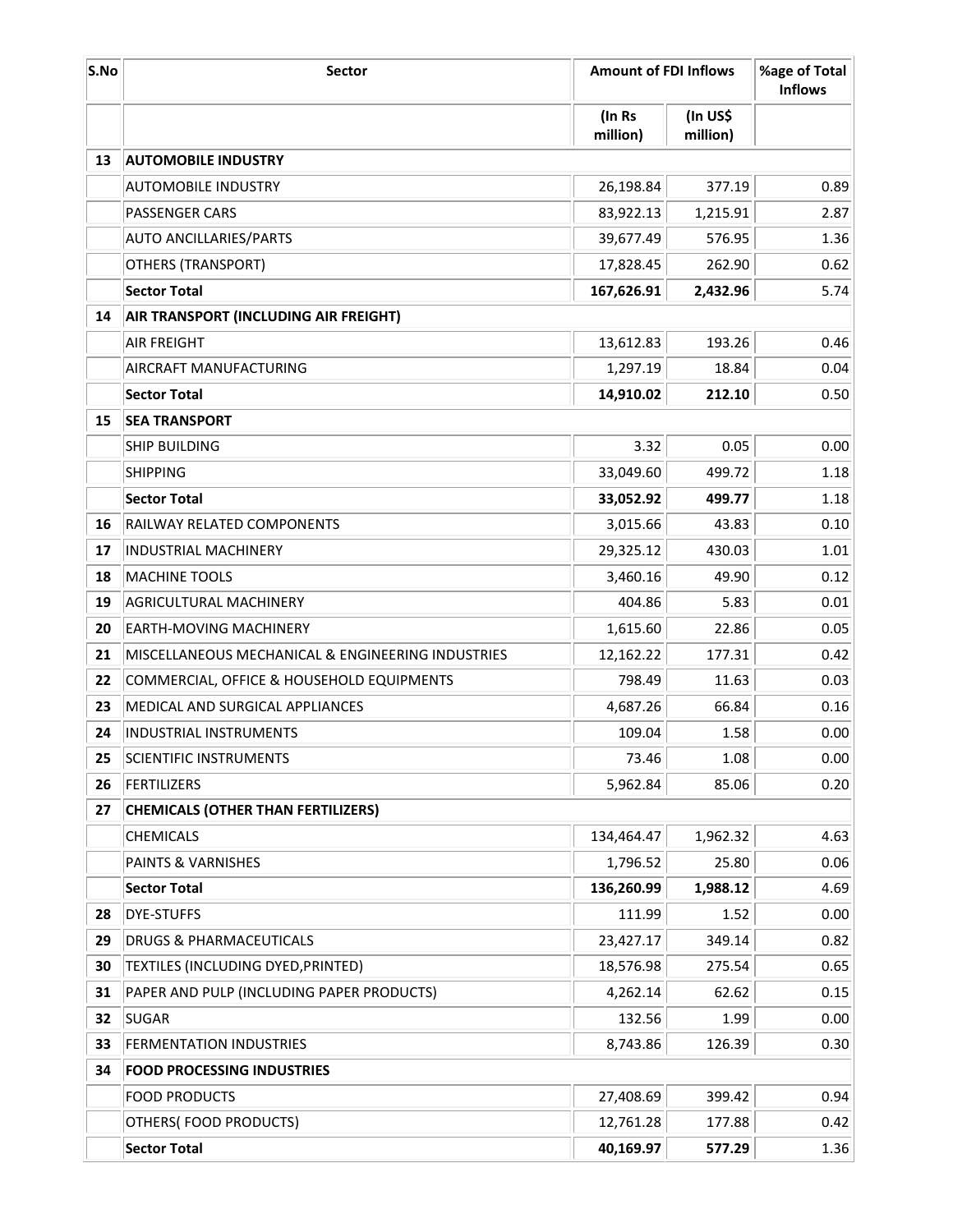| S.No | <b>Sector</b>                                                                                                                 | <b>Amount of FDI Inflows</b> |                      | %age of Total<br><b>Inflows</b> |
|------|-------------------------------------------------------------------------------------------------------------------------------|------------------------------|----------------------|---------------------------------|
|      |                                                                                                                               | (In Rs<br>million)           | (In US\$<br>million) |                                 |
| 35   | VEGETABLE OILS AND VANASPATI                                                                                                  | 8,214.78                     | 116.57               | 0.27                            |
| 36   | SOAPS, COSMETICS & TOILET PREPARATIONS                                                                                        | 9,102.31                     | 126.31               | 0.30                            |
| 37   | <b>RUBBER GOODS</b>                                                                                                           | 11,735.44                    | 175.85               | 0.41                            |
| 38   | LEATHER, LEATHER GOODS AND PICKERS                                                                                            | 392.07                       | 5.78                 | 0.01                            |
| 39   | <b>GLUE AND GELATIN</b>                                                                                                       | 874.81                       | 13.31                | 0.03                            |
| 40   | GLASS                                                                                                                         | 3,540.10                     | 52.78                | 0.12                            |
| 41   | <b>CERAMICS</b>                                                                                                               | 2,187.67                     | 32.67                | 0.08                            |
| 42   | CEMENT AND GYPSUM PRODUCTS                                                                                                    | 1,920.85                     | 27.86                | 0.07                            |
| 43   | <b>TIMBER PRODUCTS</b>                                                                                                        | 514.05                       | 7.59                 | 0.02                            |
| 44   | <b>DEFENCE INDUSTRIES</b>                                                                                                     | 156.74                       | 2.14                 | 0.01                            |
| 45   | <b>CONSULTANCY SERVICES</b>                                                                                                   |                              |                      |                                 |
|      | <b>DESIGN &amp; ENGINEERING SERVICES</b>                                                                                      | 4,475.02                     | 65.09                | 0.15                            |
|      | <b>MANAGEMENT SERVICES</b>                                                                                                    | 23,927.82                    | 351.27               | 0.83                            |
|      | OTHERS (CONSULTANCY SERVICES)                                                                                                 | 10.10                        | 0.14                 | 0.00                            |
|      | <b>Sector Total</b>                                                                                                           | 28,412.94                    | 416.51               | 0.98                            |
| 46   | SERVICES SECTOR (Fin., Banking, Insurance, Non Fin/Business, Outsourcing, R&D, Courier, Tech. Testing and<br>Analysis, Other) |                              |                      |                                 |
|      | <b>FINANCIAL</b>                                                                                                              | 237,962.81                   | 3,498.90             | 8.25                            |
|      | <b>BANKING SERVICES</b>                                                                                                       | 91,941.69                    | 1,394.78             | 3.29                            |
|      | <b>INSURANCE</b>                                                                                                              | 82,917.50                    | 1,193.60             | 2.81                            |
|      | NON-FINANCIAL SERVICES/BUSINESS SERVICES                                                                                      | 77,912.35                    | 1,121.61             | 2.64                            |
|      | <b>OUTSOURCING</b>                                                                                                            | 25,156.50                    | 354.22               | 0.84                            |
|      | RESEARCH & DEVELOPMENT (R&D)                                                                                                  | 6,011.52                     | 86.18                | 0.20                            |
|      | <b>COURIER</b>                                                                                                                | 19,260.69                    | 289.39               | 0.68                            |
|      | TECHNICAL TESTING AND ANALYSIS                                                                                                | 4,218.84                     | 64.24                | 0.15                            |
|      | OTHER SERVICES                                                                                                                | 46,610.44                    | 672.84               | 1.59                            |
|      | <b>Sector Total</b>                                                                                                           | 591,992.35                   | 8,675.76             | 20.46                           |
| 47   | <b>HOSPITAL &amp; DIAGNOSTIC CENTRES</b>                                                                                      | 70,288.85                    | 1,009.48             | 2.38                            |
| 48   | EDUCATION                                                                                                                     | 38,020.53                    | 542.54               | 1.28                            |
| 49   | <b>HOTEL &amp; TOURISM</b>                                                                                                    |                              |                      |                                 |
|      | <b>HOTEL &amp; RESTAURANTS</b>                                                                                                | 37,385.31                    | 538.14               | 1.27                            |
|      | <b>TOURISM</b>                                                                                                                | 16,253.52                    | 233.22               | 0.55                            |
|      | OTHER (HOTEL & TOURISM)                                                                                                       | 21,553.20                    | 330.54               | 0.78                            |
|      | <b>Sector Total</b>                                                                                                           | 75,192.03                    | 1,101.90             | 2.60                            |
| 50   | <b>TRADING</b>                                                                                                                |                              |                      |                                 |
|      | TRADING (WHOLESALE CASH & CARRY)                                                                                              | 341,132.33                   | 5,072.35             | 11.96                           |
|      | E-COMMERCE                                                                                                                    | 2,453.08                     | 35.04                | 0.08                            |
|      | TRADING(MISC)                                                                                                                 | 150.00                       | 2.31                 | 0.01                            |
|      | <b>Sector Total</b>                                                                                                           | 343,735.40                   | 5,109.69             | 12.05                           |
| 51   | <b>RETAIL TRADING</b>                                                                                                         |                              |                      |                                 |